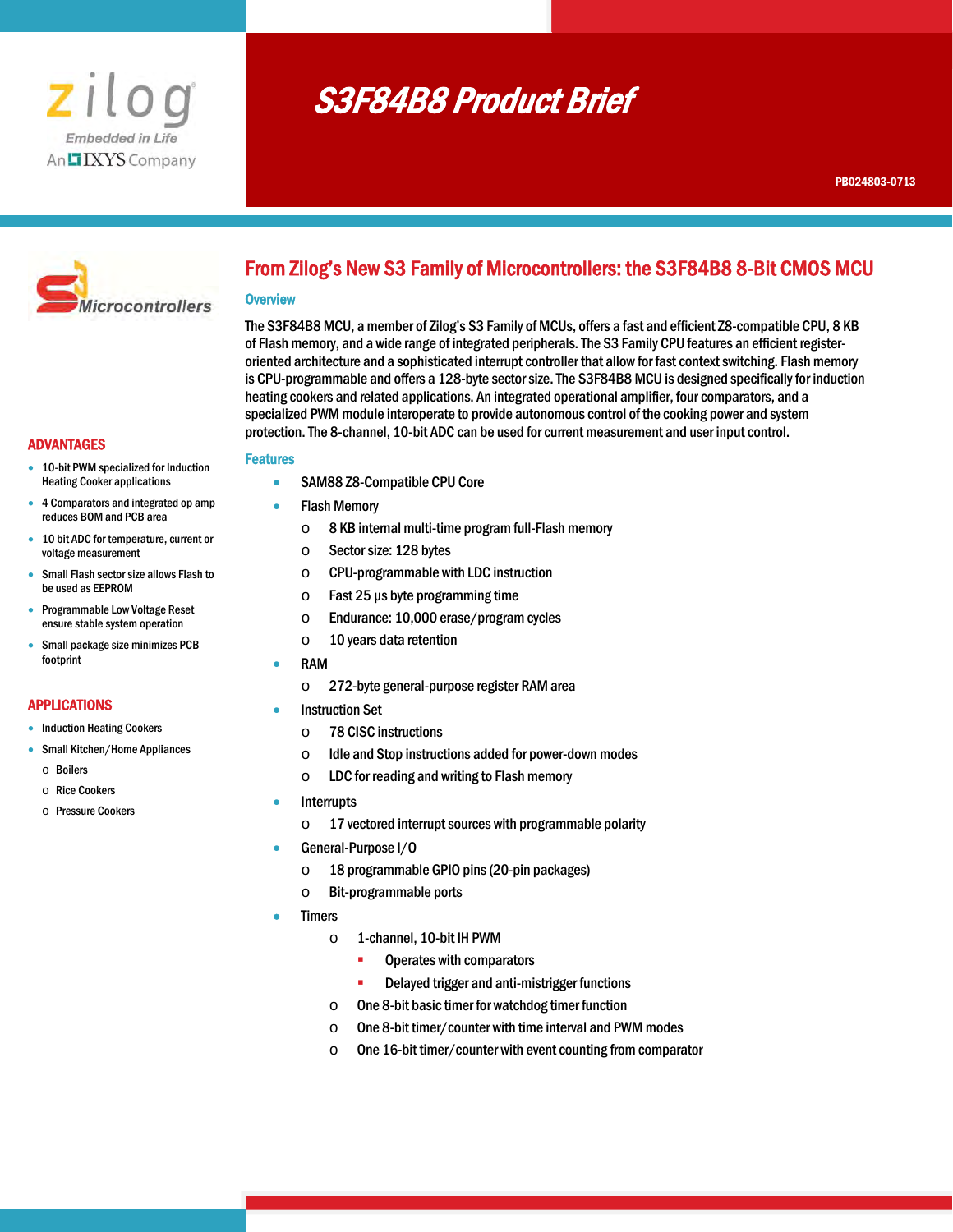#### Features (continued)

- **•** Analog Peripherals
	- o 10-bit SAR A/D Converter
		- 8 channels
	- o 4 comparators
	- o 1 operational amplifier
	- o Programmable Low Voltage Reset controller (LVR)
		- **1.9V, 2.3V, 3.0V, 3.6V and 3.9V**
- Clock Sources
	- o Internal oscillator: 8 MHz or 0.5 MHz
	- o External RC oscillator: 4 MHz max
	- o External crystal oscillator: 10 MHz max

# Block Diagram



S3F84B8 Block Diagram

#### ADVANTAGES

- 10-bit PWM specialized for Induction Heating Cooker applications
- 4 Comparators and integrated op amp reduces BOM and PCB area
- 10 bit ADC for temperature, current or voltage measurement
- Small Flash sector size allows Flash to be used as EEPROM
- Programmable Low Voltage Reset ensure stable system operation
- Small package size minimizes PCB footprint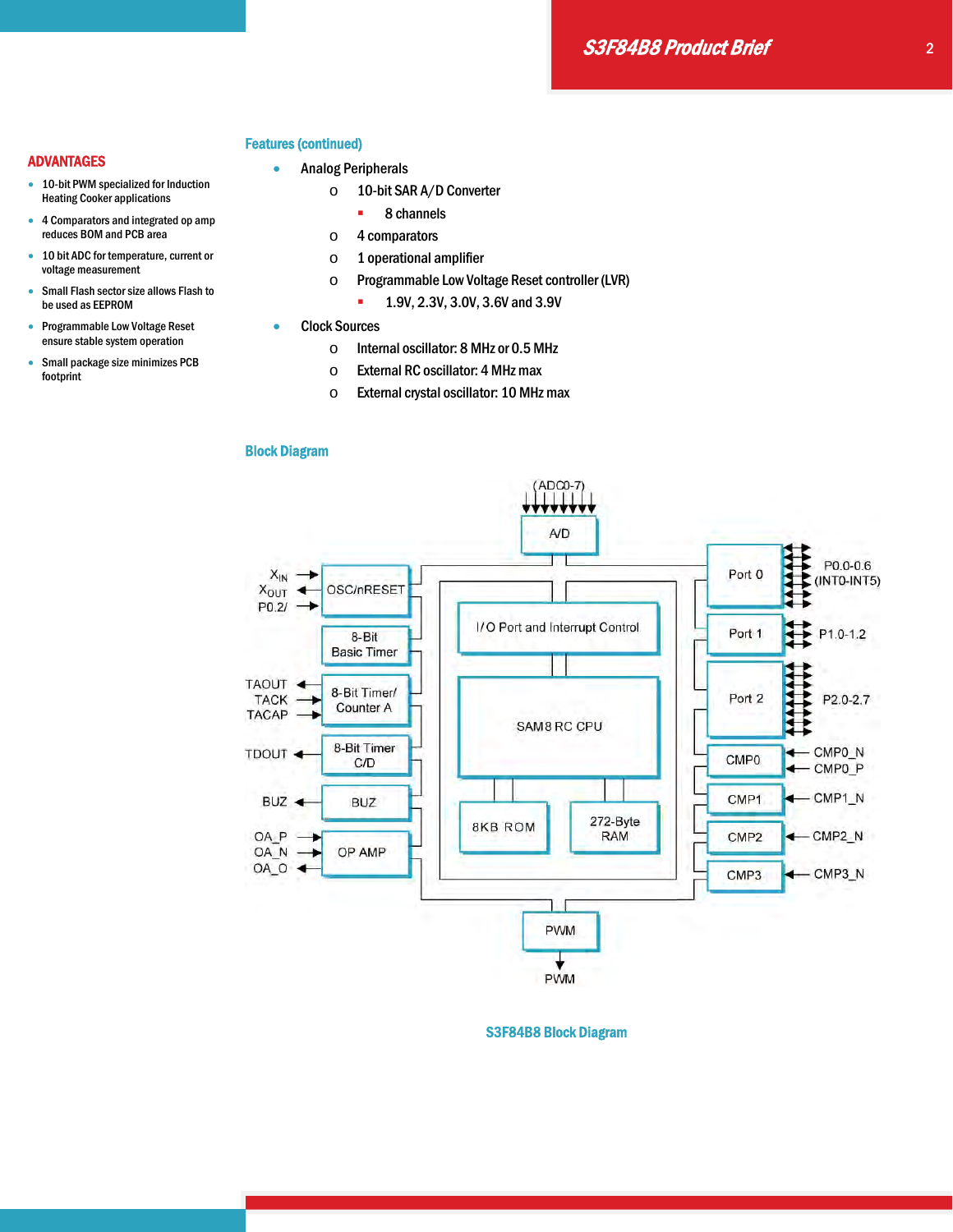S3F84B8 Product Brief

Pin Signals

#### APPLICATIONS

- Induction Heating Cookers
- Small Kitchen/Home Appliances
	- o Boilers
	- o Rice Cookers
	- o Pressure Cookers



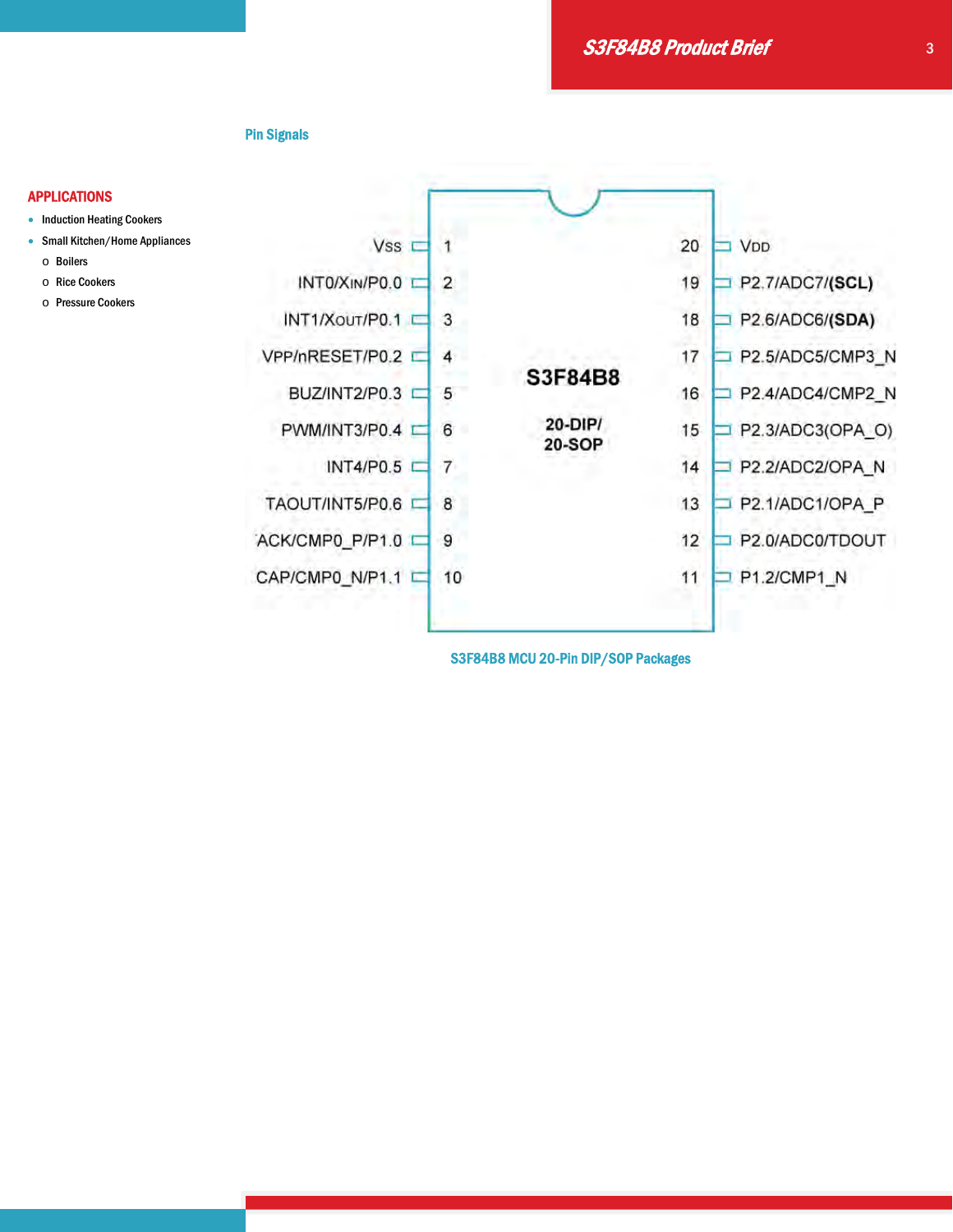#### Operating Characteristics

- **Operating Voltage Range** 
	- $\circ$  1.8V to 5.5V at 0.4-2 MHz
	- o 2.0V to 5.5V at 0.4–4 MHz
	- o 2.7V to 5.5V at 0.4–10 MHz
- Operating Temperature Range: -40°C to 85°C

#### Development Tools

A complete line of development tools are available for Zilog's S3 Microcontroller Family. The development environment is composed of your application board, a target board, an emulator, and a host PC running the IDE. Production programmers are also available from third party sources. Zilog's in-circuit emulator solution provides a wide range of capabilities and prices to suite most budgets and system complexities.

In-Circuit Emulators that support the S3 Family

- OpenICE-i500
- OpenICE-i2000
- SmartKit SK-1200

Target Boards for the S3F8S19 and S3F8S15 MCUs

**• TB8S19, TB8S28 and TB8S39** 

**Programmers** 

- SPW-uni: single-device programmer
- GW-uni: 8-device gang programmer
- AS-pro

#### Development Tools Suppliers

Please contact your local Zilog Sales Office, or contact your Third Party Tools supplier directly.

#### Ordering Information

Order your S3 Family parts from your local Zilog distributor using the part numbers listed below. For more information, or to download product collateral and software, please visit us at www.zilog.com.

| <b>Part Number</b> | <b>Package Type</b> | <b>Flash Program</b><br><b>Memory</b> | <b>GPIO</b> |
|--------------------|---------------------|---------------------------------------|-------------|
| S3F84B8XZZ-DK98    | 20-Pin DIP          | <b>8 KB</b>                           | 18          |
| S3F84B8XZZ-SK98    | 20-Pin SOP          | 8 KB                                  | 18          |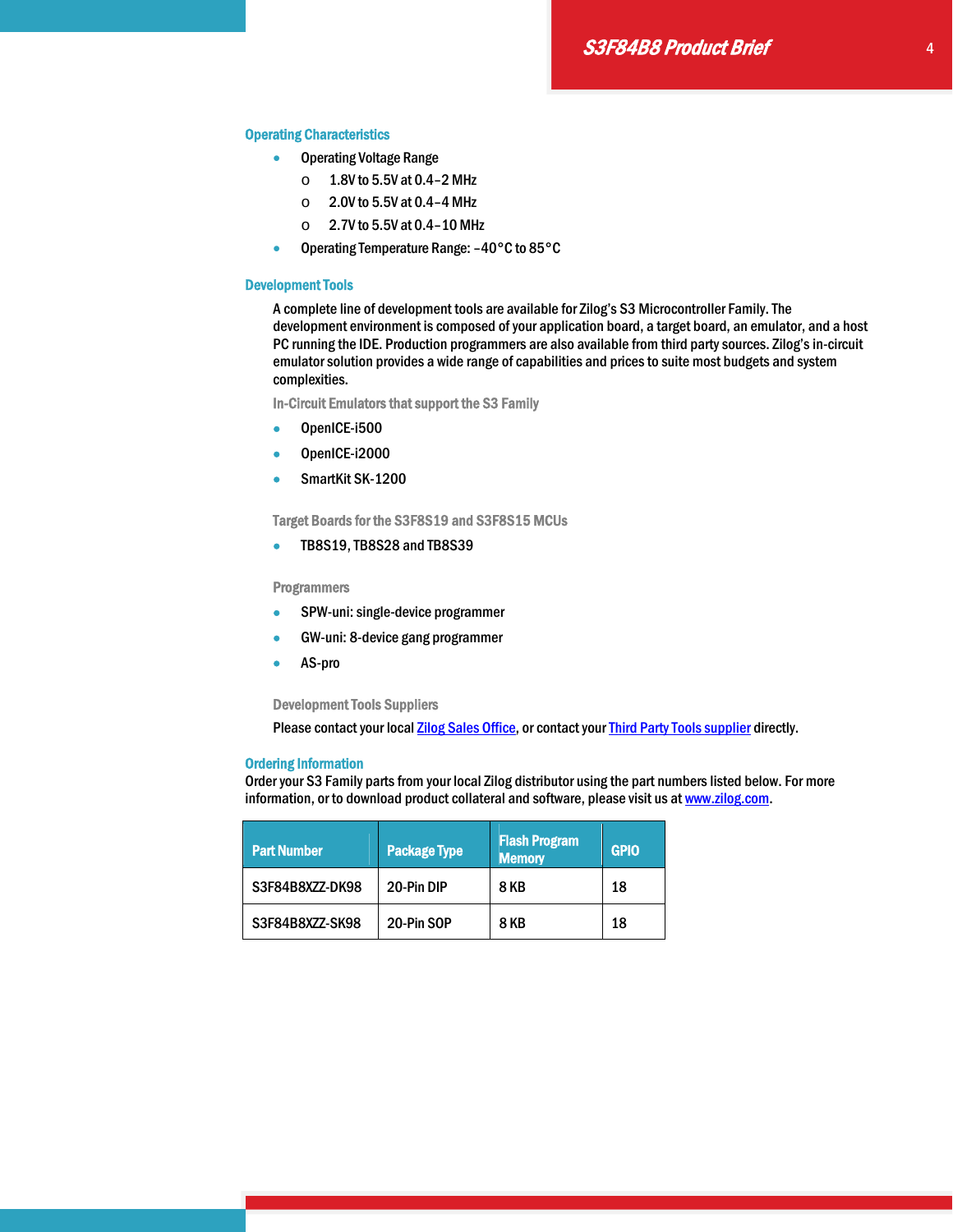#### LIFE SUPPORT POLICY

ZILOG'S PRODUCTS ARE NOT AUTHORIZED FOR USE AS CRITICAL COMPONENTS IN LIFE SUPPORT DEVICES OR SYSTEMS WITHOUT THE EXPRESS PRIOR WRITTEN APPROVAL OF THE PRESIDENT AND GENERAL COUNSEL OF ZILOG CORPORATION.

#### As used herein

Life support devices or systems are devices which (a) are intended for surgical implant into the body, or (b) support or sustain life and whose failure to perform when properly used in accordance with instructions for use provided in the labeling can be reasonably expected to result in a significant injury to the user. A critical component is any component in a life support device or system whose failure to perform can be reasonably expected to cause the failure of the life support device or system or to affect its safety or effectiveness.

#### Document Disclaimer

©2013 Zilog, Inc. All rights reserved. Information in this publication concerning the devices, applications, or technology described is intended to suggest possible uses and may be superseded. ZILOG, INC. DOES NOT ASSUME LIABILITY FOR OR PROVIDE A REPRESENTATION OF ACCURACY OF THE INFORMATION, DEVICES, OR TECHNOLOGY DESCRIBED IN THIS DOCUMENT. ZILOG ALSO DOES NOT ASSUME LIABILITY FOR INTELLECTUAL PROPERTY INFRINGEMENT RELATED IN ANY MANNER TO USE OF INFORMATION, DEVICES, OR TECHNOLOGY DESCRIBED HEREIN OR OTHERWISE. The information contained within this document has been verified according to the general principles of electrical and mechanical engineering.

Z8 is a trademark or registered trademark of Zilog, Inc. All other product or service names are the property of their respective owners.